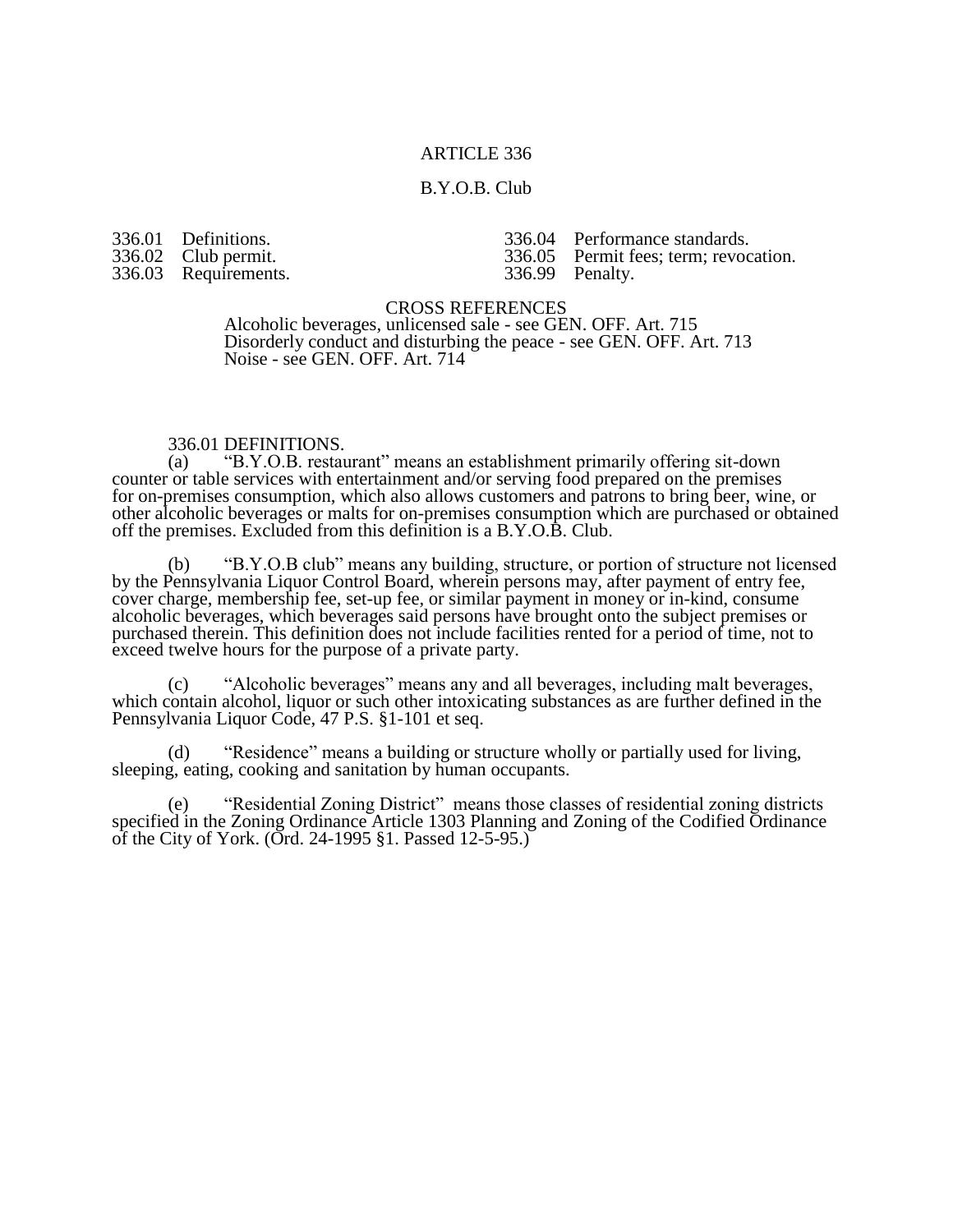#### 336.02 CLUB PERMIT.

(a) Any person or persons desiring to operate or continue to operate a B.Y.O.B. Club or Restaurant shall file with the Revenue Office an application for a B.Y.O.B. permit, which application shall include the following information: The name and address of the B.Y.O.B. Club or Restaurant, a statement whether the business premises is leased or owned by the B.Y.O.B. Club or Restaurant, the name and address of the lessor of the business premises, if applicable, the nature of the ownership of the B.Y.O.B. Club or Restaurant, i.e. corporation, partnership, joint venture, association, the names and addresses of the officers and/or agents of the B.Y.O.B. Club or Restaurant, and a notarized statement the B.Y.O.B. Club or Restaurant complies with the requirements of Section 336.03.

(b) The Police Department shall determine whether the B.Y.O.B. Club or Restaurant fully and completely complies with the provisions and requirements of this article within ten working days following the date on which the application is received. If the Police Department determines that the applicant fully and completely complies with the provisions hereof, they shall issue a B.Y.O.B. permit; if the Police Department determines that the applicant does not fully and completely comply with the provisions hereof, they shall deny the issuance of a B.Y.O.B. permit and shall furnish written evidence of the same to the applicant together with the reason(s) for denial.

(Ord. 24-1995 §1. Passed 12-5-95.)

#### 336.03 REQUIREMENTS

The applicant must submit proof that all requirements are addressed before the issuance of the license.

- (a) Bonding. Clubs must obtain and carry a bond form general liability coverage, one million dollars (\$1,000,000) single limit per occurrence, proof of which shall be filed with the Revenue Office.
- (b) City Codes. The facility must be in compliance with all applicable City health, building and fire codes. City zoning requirements of Part 13, Planning and Zoning Code, must be complied with.
- (c) Business License. The facility must obtain a valid business privilege/mercantile license from the City and prominently display said license as required.
- (d) Amusement Permit. The facility must obtain an amusement permit pursuant to Article 349 Admission Tax, if applicable, and prominently display said permit as required.
- (e) Mechanical Amusement. The facility must obtain an operator license relating to mechanical amusement pursuant to Article 335, Mechanical Amusement Devices, if applicable, and prominently display said license as required.
- (f) Food License. The facility must obtain a food license pursuant to Article 1105 Health and Sanitation Code Licensing of the Codified Ordinances, if applicable, and prominently display said license as required.
- (g) Signage. The facility must conspicuously post the hours of operation at the business premises such that patrons are sufficiently appraised of the same. (Ord. 24-1995 §1. Passed 12-5-95.)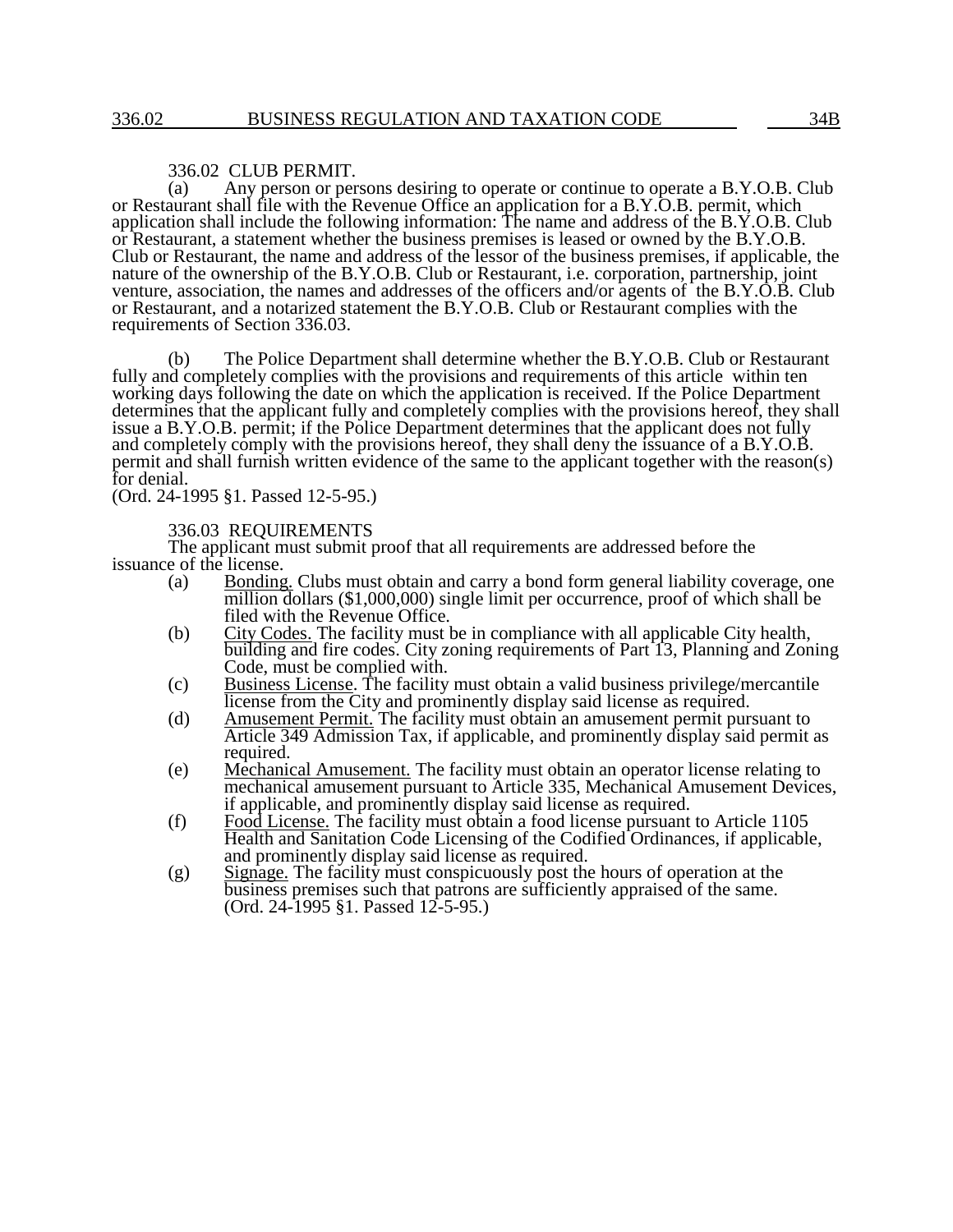### 336.04 PERFORMANCE STANDARDS.

The facility must be in compliance with requirements provided in this subsection at all

times.

- (a) Unlicensed Sale of Alcoholic Beverages. The unlicensed sale of alcoholic beverages is prohibited. The facility must be in compliance with Article 715, Unlicensed Sale of Alcoholic Beverages, of the Codified Ordinances.
- (b) Entertainment. Entertainers are prohibited from coming into contact with any patron in a lewd, immoral, improper or unlawful manner. Entertainers on the interior of the premises shall not be visible from outside the premises.
- (c) Gambling. In B.Y.O.B Clubs, gambling, lotteries and gambling devices are prohibited on the premises.
- (d) Public Indecency and Disorderly Conduct. Acts of public indecency shall not be committed on the premises. The facility must be in compliance with Article 713, Disorderly Conduct and Disturbing the Peace, of the Codified. Ordinances.
- (e) Noise. The facility must be in compliance with noise performance standards of Section 1307.02, Noise, and Article 714, Noise, of the Codified Ordinances.
- (f) Minors. Alcoholic beverages may not be consumed by minors under twenty-one years old.
- (g) Records. Accurate and complete records shall be maintained for the operation of the business.
- (h) Intoxicated Persons. The consumption of alcoholic beverages by visibly intoxicated persons shall be prohibited.
- (i) Employees. Business owners and employees shall not be visibly intoxicated on the premises.
- (j) Prizes. Alcoholic beverages shall not be offered as a prize. (Ord. 24-1995 §1. Passed 12-5-95.)

# 336.05 PERMIT FEES; TERM; REVOCATION.<br>(a) Fee Schedule. Any restaurant desiring to p

Fee Schedule. Any restaurant desiring to permit B.Y.O.B. activities shall pay an administrative fee of one hundred dollars (\$100.00) for a B.Y.O.B. permit and fifty dollars (\$50.00) for each renewal thereof. Any Club, with or without serving food, desiring to permit B.Y.O.B. activities shall pay an administrative fee of one thousand dollars (\$1000) for a B.Y.O.B. Club permit and fifty dollars (\$50.00) for each renewal thereof.

(b) Determination of Permit Type. The City will inspect the facility as to determine the type of facility that is operated. The City shall refuse to issue a B.Y.O.B. Restaurant license if the Police Department determines that the proposed facility is primarily a Club.

(c) Permit Length. B.Y.O.B. permits shall be effective for a period of one year from January 1st to December 31st. The renewal fee rate is applicable for uninterrupted operations. Suspended, revoked or temporarily terminated permits are subject to the original license fee.

(d) Permit Revocation. In the event the B.Y.O.B. Club or Restaurant fails to fully and completely comply with the provisions hereof or is convicted of any unlawful activities as defined in the Zoning Ordinance and this article during the term of the B.Y.O.B. permit so issued, the Police Department shall have the authority to revoke the B.Y.O.B. permit due to B.Y.O.B. Club's or Restaurant's lack of compliance. (Ord. 24-1995 §1. Passed 12-5-95.)